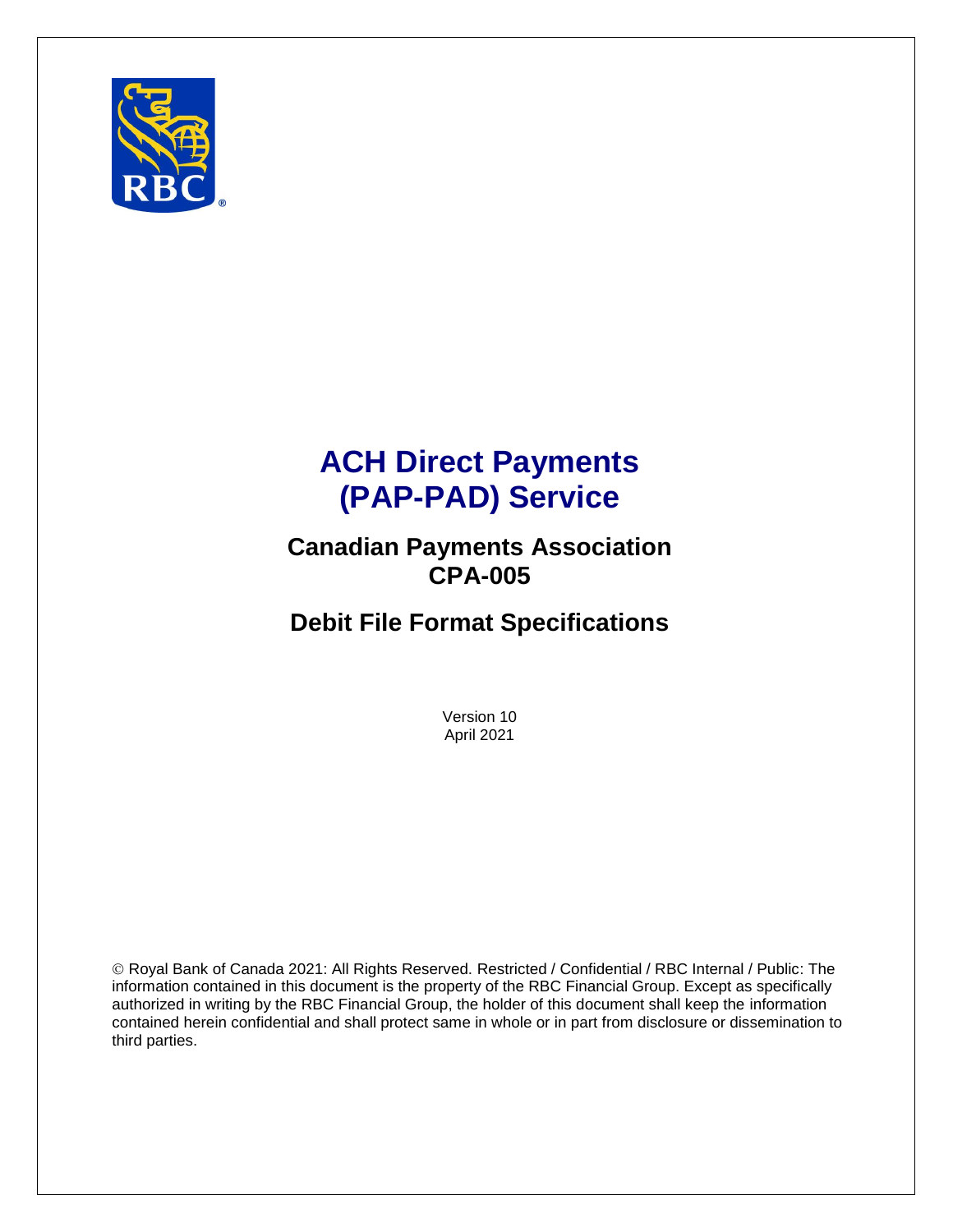# <span id="page-1-0"></span>**Table of Content**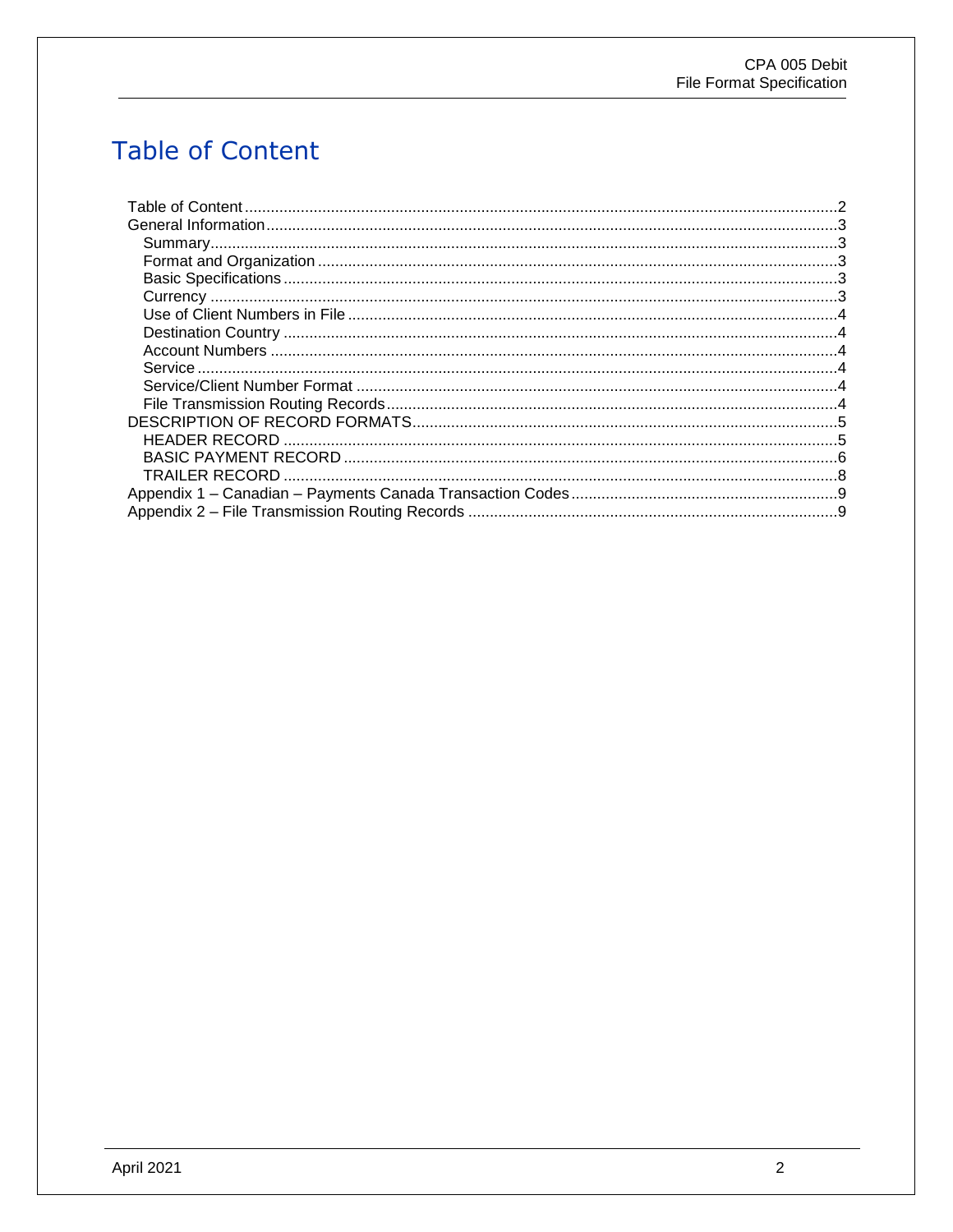# <span id="page-2-0"></span>General Information

### <span id="page-2-1"></span>**Summary**

**Canadian Payments Association (CPA)** layout is used by Canadian Banks when exchanging electronic CAD or USD payment details with other Canadian Banks. It is recommended for clients who have mainframe systems and only intend processing payments **within Canada. A separate file** must be sent for USD payments and CAD payments.

CPA format **cannot** be used for electronic payments destined to the United States.

### <span id="page-2-2"></span>**Format and Organization**

Each first and last logical record of any file must be logical record types "A" and "Z" respectively. All other logical records contain transaction information. A logical file may only contain payment type "D" transactions.

Logical file must consist of logical records in sequence of:

- Header Record, type A
- Payments Records, type D
- Trailer Record, type Z

Multiple logical files up to a maximum of 1000 can be submitted on a physical transmission.

## <span id="page-2-3"></span>**Basic Specifications**

Input must conform to Canadian Payments Association Record Descriptions (264/1464 characters per record).

All fields on the records have an indicator as to their format:

(N) = Numeric

(AN) = Alphanumeric

All numeric fields must be unsigned, right justified, and zero filled.

Alphanumeric fields will be left justified with unused spaces left blank unless noted otherwise.

All unused fields should have an initial value of zeros (11110000 binary code EBCDIC or 00110000 binary code ASCII), if numeric, or spaces (01000000 binary code EBCDIC or 00100000 ASCII), if alphanumeric.

### <span id="page-2-4"></span>**Currency**

#### **Header Record**

Destination Currency can be either Canadian or US Dollars. If "blank", the Currency will default to the currency of the Service. If in the "Destination Currency" field on the file layout, the **input is other than CAD, or USD or BLANK,** we will default the payment to the currency of the service.

CPA format cannot be used for payments destined to the United States.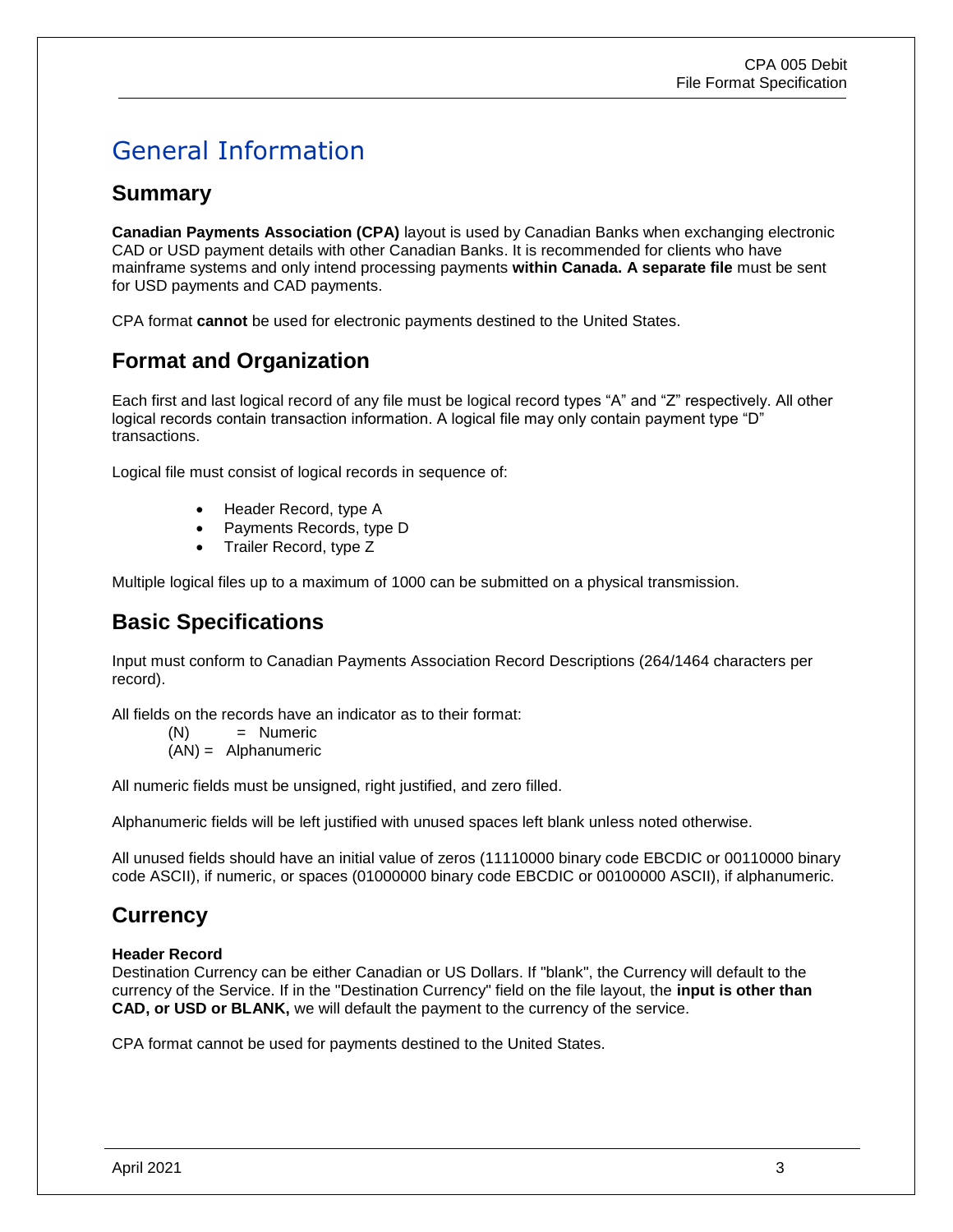### <span id="page-3-0"></span>**Use of Client Numbers in File**

#### **Clients with No Subsidiaries (Centralized)**

All basic records **must** have the same subsidiary number (0000) as the header record.

#### **Operating Subsidiaries**

All basic records **must** have the same subsidiary number as the header record.

#### **Non-operating Subsidiaries**

The header and trailer must be the Parent 6 digit number assigned plus 0000. Each basic record may have the last 4 digits different, depending on where the record would be returned.

### <span id="page-3-1"></span>**Destination Country**

There is no "**Destination Country"** field on the CPA format as this file layout cannot be used to send payments to the United States. The CPA format is strictly used for payments destined to Canada.

#### <span id="page-3-2"></span>**Account Numbers**

The maximum length for a savings or chequing account number drawn on a Canadian financial institution is 12 digits. This 12 digit restriction is set by the Canadian Payments Association (CPA).

#### <span id="page-3-3"></span>**Service**

Clients using this file format will be able to utilize:

ACH Direct Payments (PAP-PAD) - CAD Service ACH Direct Payments (PAP-PAD) - USD Service

### <span id="page-3-4"></span>**Service/Client Number Format**

This format requires the use of a ten digit client number, comprised of six digits assigned by RBC Royal Bank and four digits assigned by the client to identify a subsidiary (may be zeros).

### <span id="page-3-5"></span>**File Transmission Routing Records**

Please refer to Appendix 2 at the end of this document for details on generating the Routing Record for transmission methods such as RBC Express File Transfer, Web File Transfer and FTP SSL.

For Dedicated and Private Network Solutions, such as Connect:Direct and SWIFT NetFile Act, please ensure you are in contact with RBC's Client Connectivity Team directly.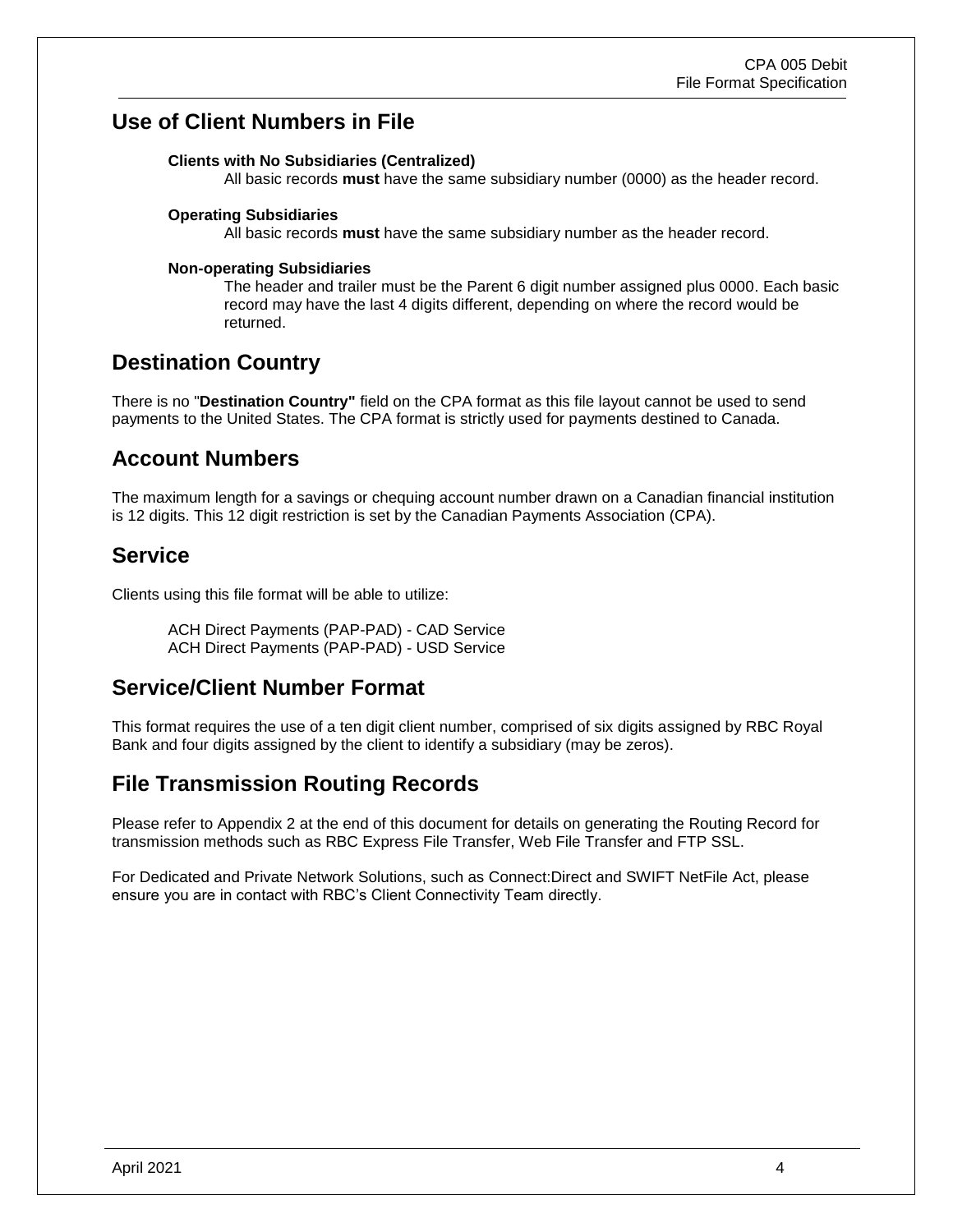# <span id="page-4-0"></span>DESCRIPTION OF RECORD FORMATS

## <span id="page-4-1"></span>**HEADER RECORD**

This header record is used to delimit the beginning of each input file and must be the first record on each file.

| <b>Field</b><br>$\#$ | Character<br><b>Position</b> | <b>Field</b><br><b>Size</b> | Format       | <b>Field Name</b>                                 | <b>Data Requirements</b>                                                                                                                                                                       |
|----------------------|------------------------------|-----------------------------|--------------|---------------------------------------------------|------------------------------------------------------------------------------------------------------------------------------------------------------------------------------------------------|
| 01                   | $01 - 01$                    | 1                           | AN           | Record Type                                       | A                                                                                                                                                                                              |
| 02                   | $02 - 10$                    | 9                           | $\mathsf{N}$ | <b>Record Count</b>                               | 000000001                                                                                                                                                                                      |
| 03                   | $11 - 20$                    | 10                          | <b>AN</b>    | <b>Client Number</b>                              | 10 digit client number as<br>follows:<br>6 digit client number assigned<br>by RBC Royal Bank & 4 digit<br>Operating subsidiary number<br>assigned by the client or 0000.                       |
| 04                   | $21 - 24$                    | $\overline{4}$              | <b>AN</b>    | <b>File Creation</b><br>Number                    | 4 digit number (numeric) to<br>identify this file, must be<br>different from previous 9<br>numbers submitting for<br>processing. When submitting a<br>test file, the FCN must be TEST          |
| 05                   | 25-30                        | 6                           | $\mathsf{N}$ | <b>File Creation Date</b>                         | Format 0YYDDD                                                                                                                                                                                  |
| 06                   | $31 - 35$                    | 5                           | $\mathsf{N}$ | <b>Royal Bank</b><br><b>Processing Centre</b>     | The centre where the file will be<br>processed.<br>Halifax<br>00330<br>00310<br>Montreal<br>Toronto<br>00320<br>Regina<br>00278<br>Winnipeg<br>00370<br>Calgary<br>00390<br>Vancouver<br>00300 |
| 07                   | 36-55                        | 20                          | <b>AN</b>    | Reserved                                          | Leave Blank                                                                                                                                                                                    |
| 08                   | 56-58                        | 3                           | AN           | Destination<br><b>Currency Code</b><br>Identifier | "USD" = if destination currency<br>is US Dollars.<br>OR.<br>"CAD" = if destination currency<br>is CAD Dollars<br>If "Blank"= defaults to the<br>Currency of Service.                           |
| 09                   | 59-1464                      | 1406                        | AN           | Filler                                            | Leave Blank.                                                                                                                                                                                   |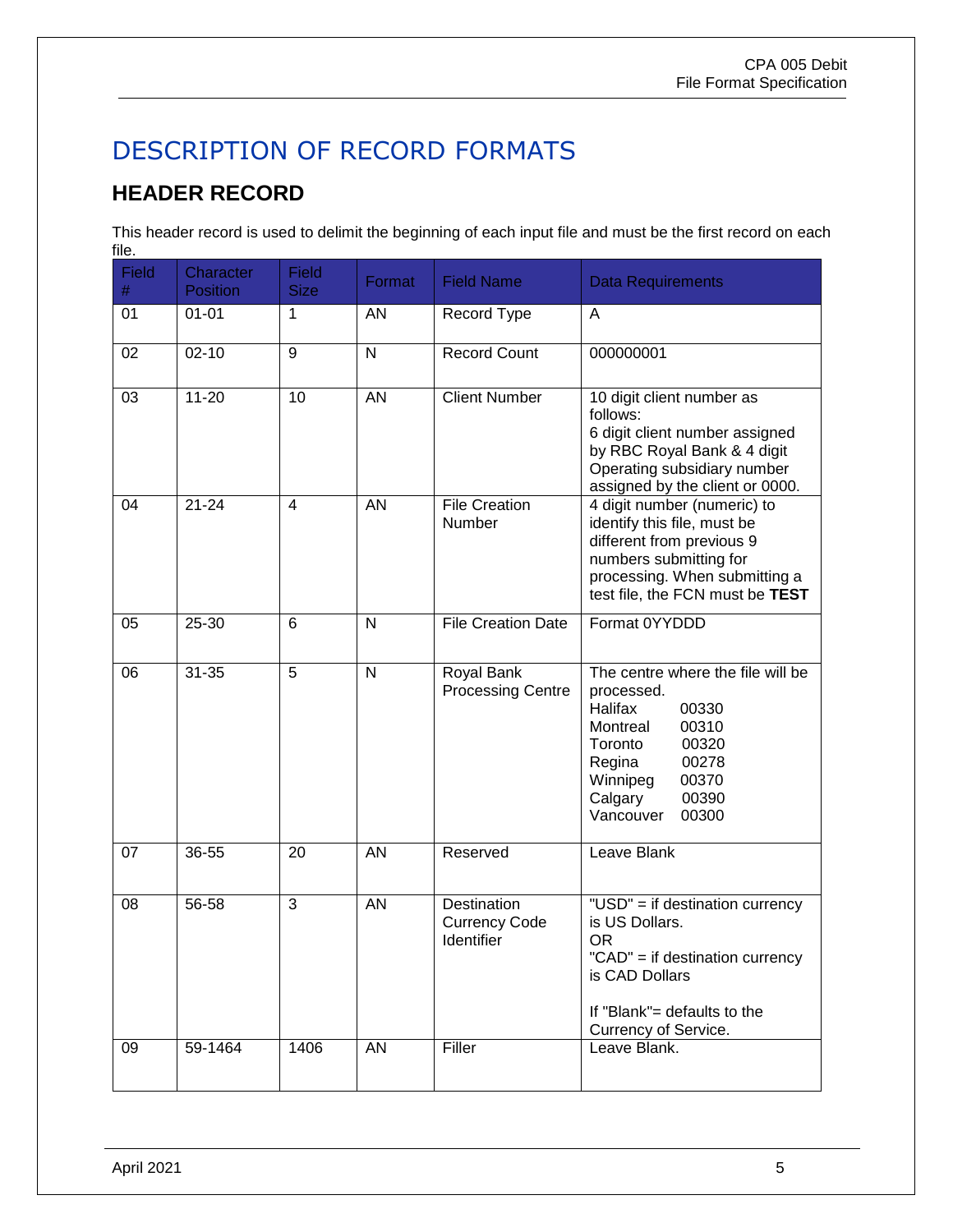## <span id="page-5-0"></span>**BASIC PAYMENT RECORD**

| <b>Field</b><br># | Character<br><b>Position</b> | <b>Field</b><br><b>Size</b> | Format       | <b>Field Name</b>                                           | <b>Data Requirements</b>                                                                                                                                                           |
|-------------------|------------------------------|-----------------------------|--------------|-------------------------------------------------------------|------------------------------------------------------------------------------------------------------------------------------------------------------------------------------------|
| 01                | $01 - 01$                    | 1                           | <b>AN</b>    | Record Type                                                 | D                                                                                                                                                                                  |
| 02                | $02 - 10$                    | 9                           | $\mathsf{N}$ | <b>Record Count</b>                                         | Increment by 1                                                                                                                                                                     |
| 03                | $11 - 20$                    | 10                          | AN           | <b>Client Number</b>                                        | 10 digit client number as follows:<br>6 digit client number assigned by<br>the RBC Royal Bank and 4 digit<br>Operating subsidiary number<br>assigned by the client or 0000.        |
| 04                | $21 - 24$                    | $\overline{4}$              | AN           | <b>File Creation</b><br>Number                              | Number to identify this file, must<br>be different from previous 9<br>numbers submitted for<br>processing. When submitting a<br>test file, the FCN must be TEST                    |
|                   |                              |                             |              | <b>SEGMENT ONE</b>                                          |                                                                                                                                                                                    |
| 05                | $25 - 27$                    | 3                           | AN           | <b>Transaction Code</b>                                     | Three digit transaction code as<br>defined by the CPA. If no<br>transaction code is entered, it<br>will default to the transaction<br>code on the profile.<br>Refer to Appendix 1. |
| 06                | 28-37                        | 10                          | N            | Amount                                                      | Payment amount format<br>\$\$\$\$\$\$\$\$ <i>¢¢</i>                                                                                                                                |
| 07                | 38-43                        | $6\phantom{1}$              | $\mathsf{N}$ | <b>Payment Date</b>                                         | Format 0YYDDD, cannot be<br>more that 173 days in the past or<br>173 in the future.                                                                                                |
| 08                | 44-52                        | 9                           | $\mathsf{N}$ | <b>CAD Financial</b><br>Institution and<br>Branch Transit # | 0999<br>Bank number<br>99999<br><b>Branch Transit</b><br>number                                                                                                                    |
| 09                | 53-64                        | 12                          | AN           | <b>Account Number</b>                                       | Enter all significant digits of<br>customer account number.<br>Do not zero fill.                                                                                                   |
| 10                | 65-86                        | 22                          | $\mathsf{N}$ | Reserved                                                    | Zero fill                                                                                                                                                                          |
| 11                | 87-89                        | 3                           | $\mathsf{N}$ | Reserved                                                    | Zero fill                                                                                                                                                                          |
| 12                | 90-104                       | 15                          | <b>AN</b>    | <b>Client Short Name</b>                                    | Will appear on customer<br>statements. If left blank, client<br>short name will default from<br>Client Profile. Do no enter<br>ZEROS in this field.                                |

This record must be completed for each debit payment record to be produced.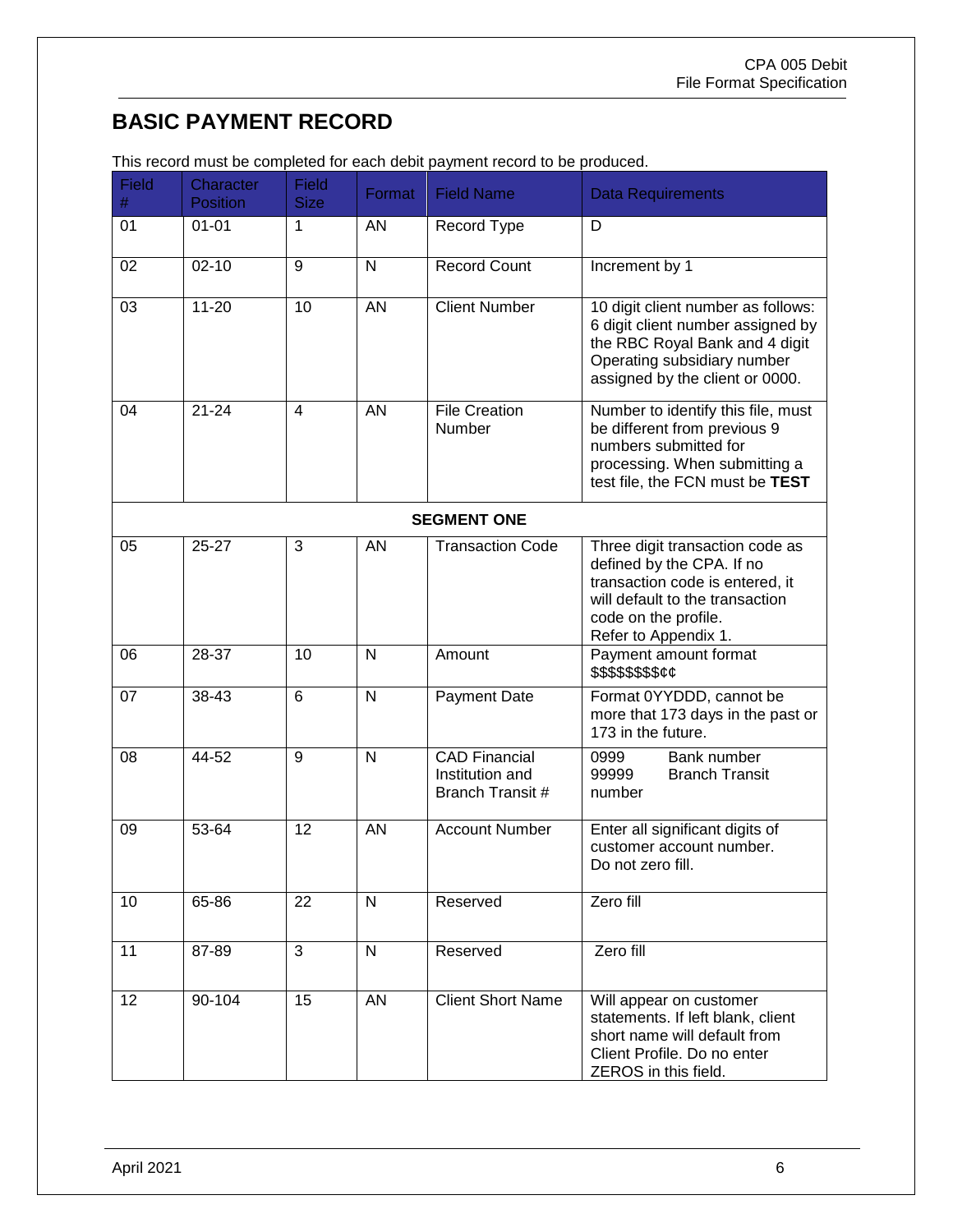#### CPA 005 Debit File Format Specification

| Field<br>$\#$                                                 | Character<br><b>Position</b> | <b>Field</b><br><b>Size</b> | Format          | <b>Field Name</b>                   | <b>Data Requirements</b>                                                                                                                                                |  |
|---------------------------------------------------------------|------------------------------|-----------------------------|-----------------|-------------------------------------|-------------------------------------------------------------------------------------------------------------------------------------------------------------------------|--|
| 13                                                            | 105-134                      | 30                          | AN              | <b>Customer Name</b>                | Mandatory - If this field is<br>missing, the payment will reject.<br>Legal name of the Receiver of<br>the transaction.<br>Do not abbreviate or use an<br>acronym.       |  |
| 14                                                            | 135-164                      | 30                          | $\overline{AN}$ | <b>Client Name</b>                  | Mandatory - Client Long Name.<br>Legal name of the Originator of<br>the transaction.<br>Do not abbreviate or use an<br>acronym.                                         |  |
| 15                                                            | 165-174                      | 10                          | $\overline{AN}$ | <b>Client Number</b>                | 10 digit client number as follows:<br>6 digit client number assigned by<br>RBC Royal Bank and 4 digit<br>Operating subsidiary number<br>assigned by the client or 0000. |  |
| 16                                                            | 175-193                      | 19                          | $\overline{AN}$ | <b>Customer Number</b>              | <b>Client Assigned</b>                                                                                                                                                  |  |
| 17                                                            | 194-202                      | 9                           | N               | Reserved                            | Zero fill                                                                                                                                                               |  |
| 18                                                            | 203-214                      | 12                          | <b>AN</b>       | Reserved                            | <b>Blank</b>                                                                                                                                                            |  |
| 19                                                            | 215-229                      | 15                          | $\overline{AN}$ | <b>Client Sundry</b><br>Information | Optional to client, electronic<br>message printed on some<br>customer bank statements                                                                                   |  |
| 20                                                            | 230-251                      | 22                          | $\overline{AN}$ | Reserved                            | <b>Blank</b>                                                                                                                                                            |  |
| 21                                                            | 252-253                      | $\overline{2}$              | $\overline{AN}$ | Reserved                            | <b>Blank</b>                                                                                                                                                            |  |
| 22                                                            | 254-264                      | 11                          | $\overline{AN}$ | Reserved                            | <b>Blank</b>                                                                                                                                                            |  |
| SEGMENT TWO THROUGH SIX (SAME FORMAT AS SEGMENT ONE) 265-1464 |                              |                             |                 |                                     |                                                                                                                                                                         |  |

**Note**: Refer to "Basic Specifications" section on page 2 of this document for information on unused segments.

 $\overline{\phantom{a}}$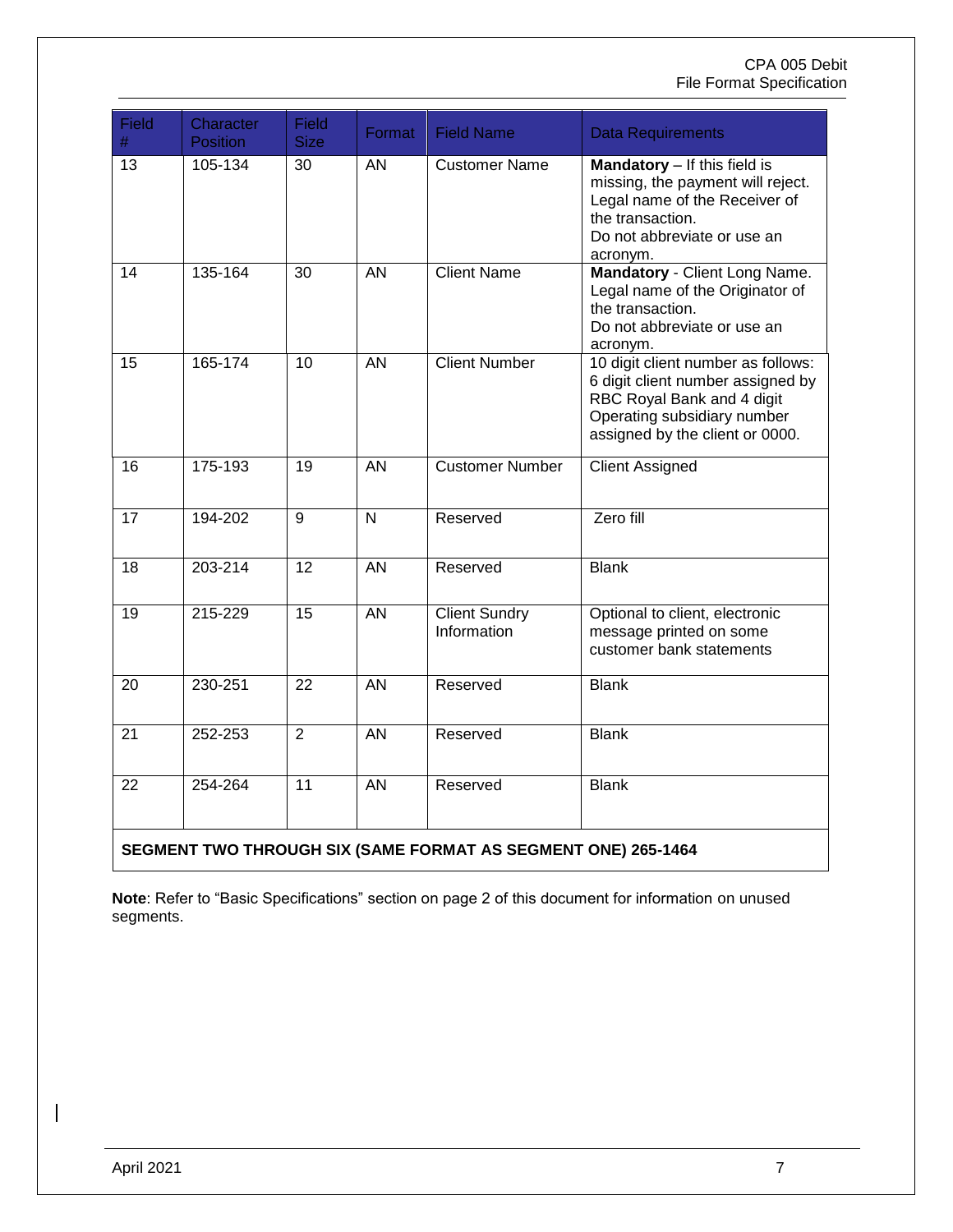## <span id="page-7-0"></span>**TRAILER RECORD**

This trailer record is used to indicate the end of the client's input file and must be the last record on each file. When the file is processed, all payments will be totaled and balanced to the values on this trailer record.

| Field<br># | Character<br><b>Position</b> | Field<br><b>Size</b> | Format         | <b>Field Name</b>                                              | <b>Data Requirements</b>                                                                                                                                        |
|------------|------------------------------|----------------------|----------------|----------------------------------------------------------------|-----------------------------------------------------------------------------------------------------------------------------------------------------------------|
| 01         | $01 - 01$                    | 1                    | AN             | Record Type                                                    | Z                                                                                                                                                               |
| 02         | $02 - 10$                    | $\overline{9}$       | $\overline{N}$ | Record Count                                                   | Increment by 1                                                                                                                                                  |
| 03         | $11 - 20$                    | 10                   | <b>AN</b>      | <b>Client Number</b>                                           | Must be the same as the Header.                                                                                                                                 |
| 04         | $21 - 24$                    | $\overline{4}$       | AN             | <b>File Creation</b><br>Number                                 | Number to identify this file, must<br>be different from previous 9<br>numbers submitted for<br>processing. When submitting a<br>test file, the FCN must be TEST |
| 05         | 25-38                        | 14                   | $\mathsf{N}$   | <b>Total Amount of</b><br>Debit Payment<br><b>Transactions</b> | Total amount of record type D<br>payments. Right justify with<br>leading zeros. Format<br>\$\$\$\$\$\$\$\$\$\$\$ <i>\$¢¢</i>                                    |
| 06         | 39-46                        | 8                    | N              | <b>Total Number of</b><br>Debit Payment<br><b>Transactions</b> | Number of record type D<br>payments                                                                                                                             |
| 07         | 47-60                        | 14                   | N              | Reserved                                                       | Zero fill                                                                                                                                                       |
| 08         | 61-68                        | 8                    | N              | Reserved                                                       | Zero fill                                                                                                                                                       |
| 09         | 69-1464                      | 1396                 | N              | Filler                                                         | Zero fill                                                                                                                                                       |